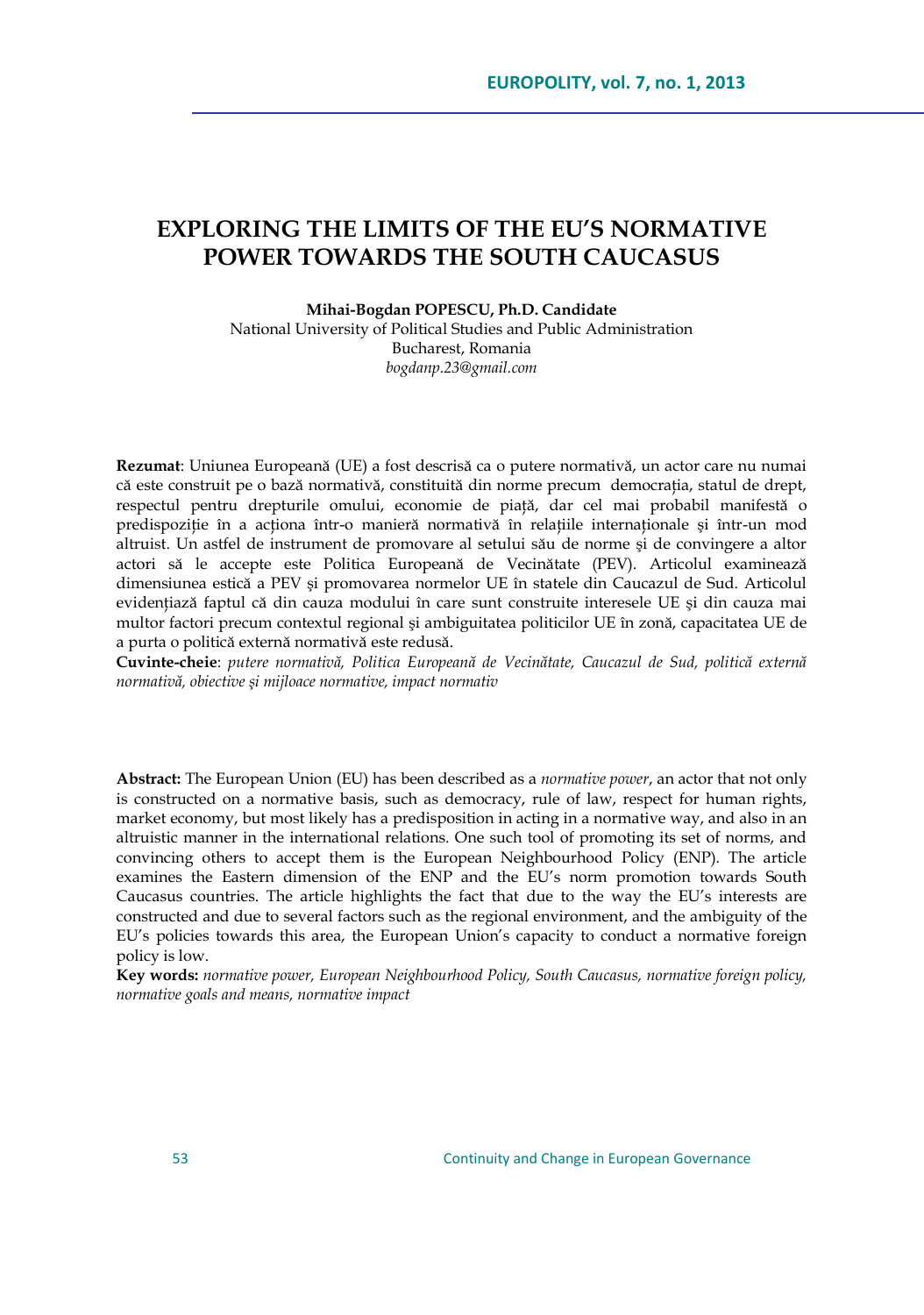## **1. THEORETICAL APPROACH**

Using Ian Manners term of normative power Europe, and Nathalie Tocci"s concept of normative foreign policy, the article tries to examine if the European Union is able to act in a normative manner towards the South Caucasus area. In both the academic and the political discourse the European Union has been labelled as a *sui generis*, different type of international actor, being described over the years as a civilian, a soft power, or more recently as a normative power. Duchene's term of civilian power, relied on the idea of pursuing the domestication or "normalization" of internal relations by tackling problems within the sphere of contractual politics<sup>1</sup>. Also Joseph Nye's concept of soft power has been associated with the European Union, thus soft power being defined as the "the ability to get what you want through attraction rather than coercion or payments. It arises from the attractiveness of a country"s culture, political ideas, and policies" (Nye 2004, x; 5; 77). According to Ian Manners (2002, 239) the notion of a normative power Europe is located in a discussion of the "power over opinion" , *idée force*, or ideological power, and the desire to move beyond the debate over state like features through and understanding of the EU"s international identity. Manners also defined the EU as a power of example, by arguing that the most important factor shaping the international role of the EU is not what it does or what it says but what it is (Manners 2002, 239).

In the academic literature the *sui generis* nature of the EU is based on the EU"s institutional setup, meaning that the multiple layers of the EU authority (member states, governments, parliaments, courts, EU institutions and public opinion) create a set of constraints that make the pursuit of a *realpolitik* foreign policy less likely (Tocci 2008, 2). On the other hand, other scholars have argued that the EU"s normative foreign policy is the result of the different way the European Union views the world. After centuries of wars and conflict, the EU members appreciate that the cooperation and integration are the only route shared by security, peace and prosperity. This worldview is then exported in

<sup>&</sup>lt;sup>1</sup> See Dûchene, F. 1973. "The European Community and the Uncertainties of Interdependence", in M. Kohnstamm and W. Hager (eds), A Nation Writ Large? Foreign Policy Problems before the European Community, London: Macmillan *apud* Tocci 2008, p.2.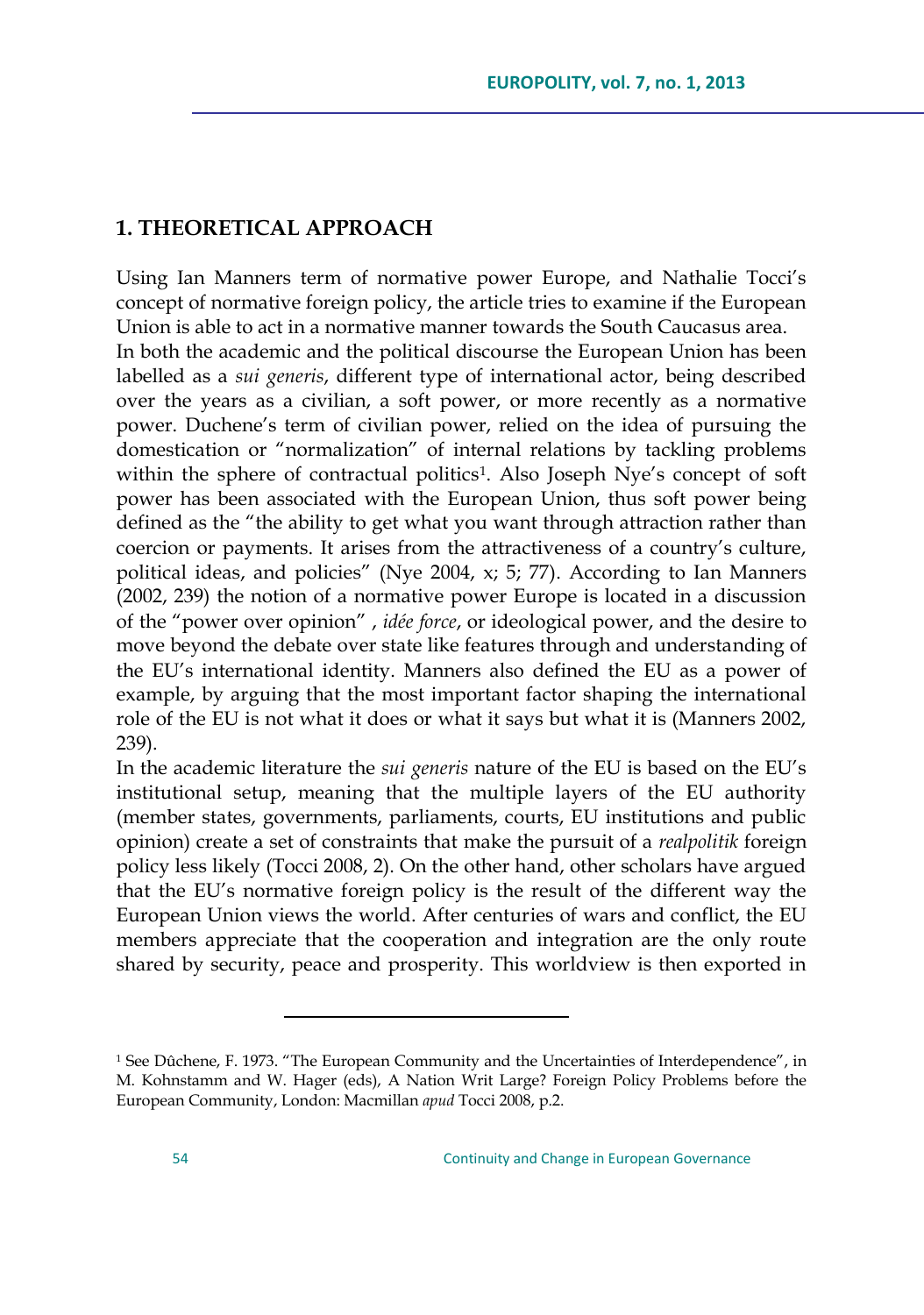the realm of foreign policy, promoting a normative foreign policy conduct (Tocci 2008, 3; Leonard 2005). Manners identifies five core norms within the European *acquis communautaire* and *acquis politique*: peace, liberty, rule of law, democracy, human rights and fundamental freedoms, and in addition to those core norms, it is possible to suggest four minor norms within the constitution and practices of the EU, although these are far more contested, such as social solidarity, anti – discrimination, sustainable development and good governance (Manners 2002, 241-242). Such principles can be found in the Treaty of the European Union, Articles 3 - paragraphs 1 and 5 - and Article 21. More than that, in terms of foreign policy action, the Treaty of Lisbon adds the notion of *responsibility*, meaning that the EU should be direct involved in managing international crisis. This principle is also highlighted in the EU"s 2003 Security Strategy: *"Europe should be ready to share in the responsibility for global security and in building a better world"* (European Council 2003, 1).

However, Manners offer little information when it comes to what kind of interests and goals a normative power has. To fill this gap, Tocci (2008) argues that a normative power must purse a normative foreign policy, based on normative goals, normative means and must have normative impact (Tocci 2008). While normative goals might be the promotion of peace, democracy, human rights, rule of law, strategic goals would include the protection of commercial interests, migration management or energy security (Tocci 2008, 6). Drawing on Wolfers" definition of *milieu* goals which, while indirectly related to a particular actor's specific interests, are essentially concerned with the wider environment within which international relations unfold. *Milieu* goals may contribute to the advancement of possession goals but unlike the former they are pursued consistently over time, and not only at the time when they also represent immediate possession goals (Tocci 2008,7).

Moreover, in order to be normative a foreign policy must pursue normative goals through normative means. Instruments such as joint ownership, persuasion, cooperation, engagement are considered to be more normative than coercive methods such as conditionality, sanctions or military actions due to the fact that they hedge against the dangers of imposing allegedly "universal" norms through sheer power and against the needs and desires of local populations in third countries (Tocci 2008, 8-9). However, this aspect might be problematic. For example, persuasion on the one hand may be the result of a weakness rather than a virtue and on the other hand it may fall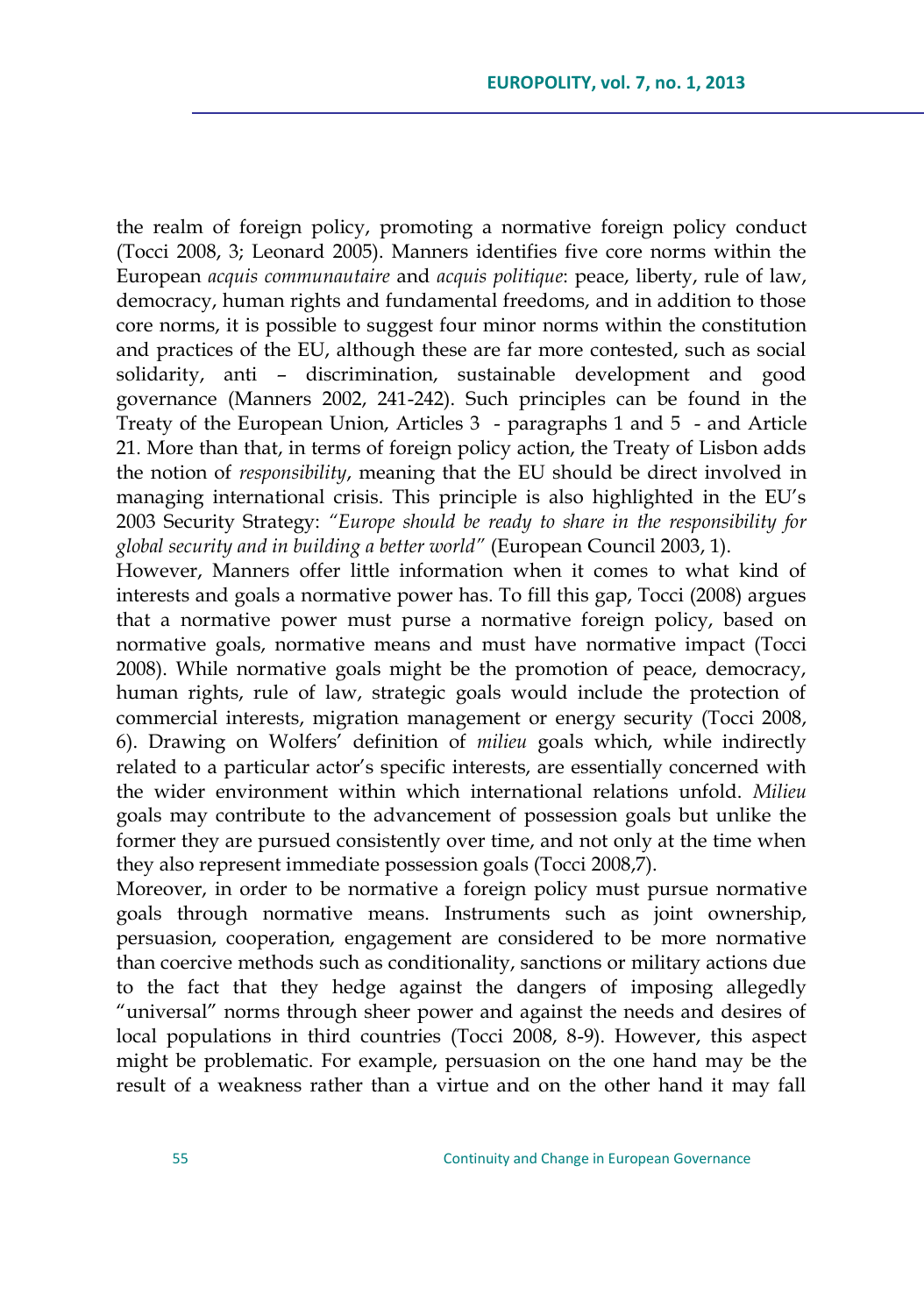victim to power political context in the sense that a strong party may be not perceived as such by the weaker third party. In order to cover this gap, Tocci (2008, 10-11) defines normative policy means as instruments that are deployed within the confines of the *law*. Legality in the deployment of foreign policy instruments relates first to the legal commitments of a foreign policy actor towards itself, i.e., the deployment of foreign policies in respect of internal legal standards of democracy, transparency and accountability, and second to the external legal commitments, that is, acting multilaterally where possible and within UN authorization and more generally respecting international law. Legal foreign policy means can be considered as normative firstly because they preserve a minimal level of equity within the international society and they set the rules governing choices when different normative/ non normative goals compete. A final variable of a normative foreign policy focuses on its results. A normative impact is one where a traceable path can be drawn between an international player"s direct or indirect actions and inactions on the one hand and the effective building and entrenchment of an international rule-bound environment on the other (Tocci 2008, 11-12). Moreover, this normative impact must be an intended one (Tocci 2008, 15).

Furthermore, Tocci (2008, 17-21) identifies three conditioning factors for the pursuit of a normative foreign policy. A first conditioning factor is the internal political context in which a foreign policy actor conceptualizes, interprets, prioritises and operationalises its foreign policy goals. A second conditioning factor is the internal capability of a foreign policy actor, shaping above all its chosen foreign policy means, although also the scope of its foreign policy goals. The third factor is the external environment. For example factors such as the impact between the foreign policy and the domestic dynamics within the targeted third state or the way in which this foreign policy interacts with the foreign policy of another international actor within the third state or in specific area, have an important role on the impact of a normative foreign policy.

In the next section the EU"s attempt to export its political model to the South Caucasus region will be examined. In order to examine the ENP one should look at the way the EU"s goals and means towards the region are constructed and at the impact of this foreign policy.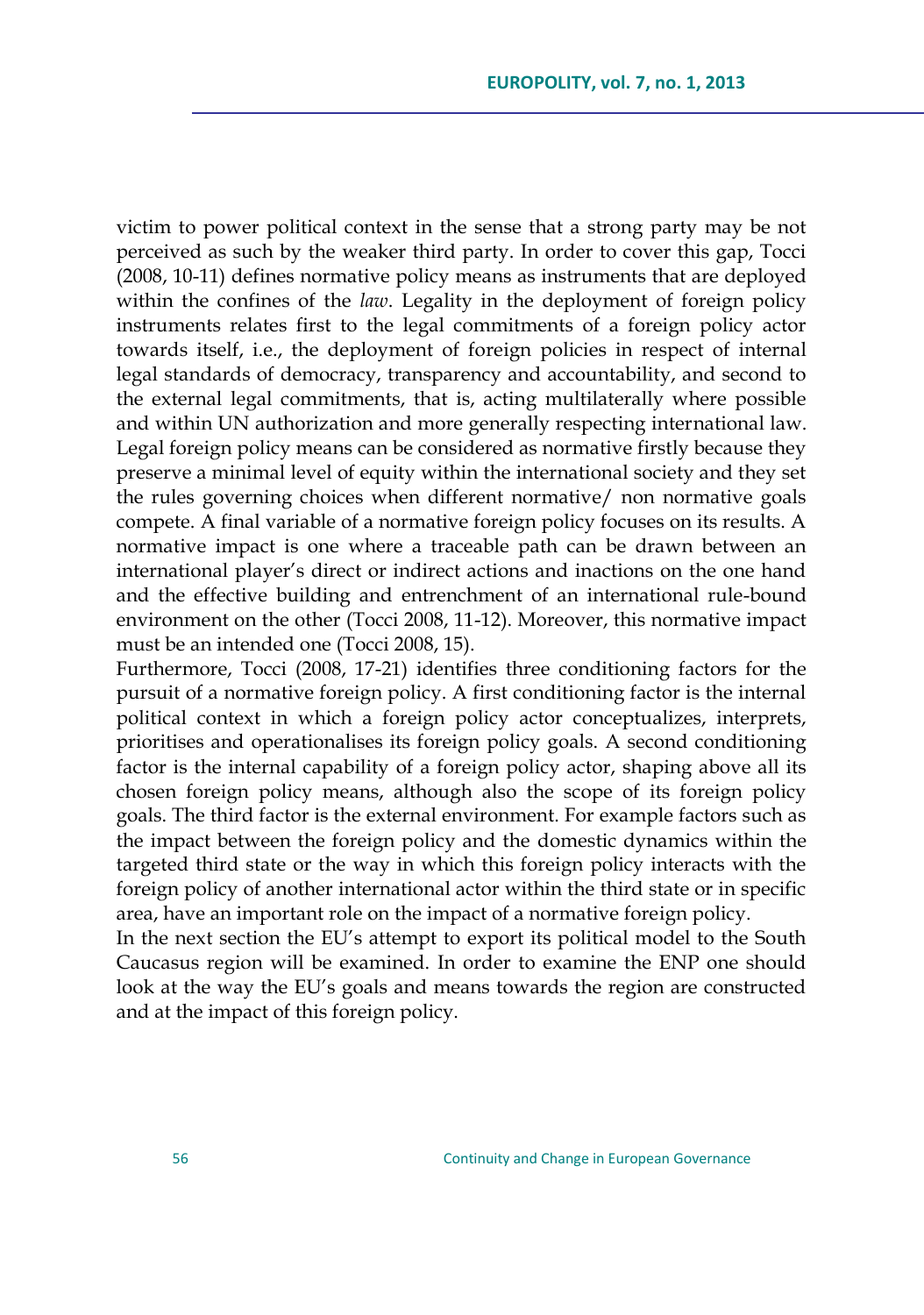## **2. THE EU'S GOALS AND MEANS TOWARDS THE SOUTH CAUCASUS**

The EU"s commitment towards the South Caucasus area is based on the values highlighted above and on the principle of acting responsible in the field of foreign policy. Brussels might have been determined to export its political model towards the South Caucasus due to the region's vulnerability. As it will be shown later, there are several EU initiatives and programs with the aim to strengthen democracy, rule of law and human rights in the area. In terms of security threats, due to its geographical proximity, the South Caucasus might pose a challenge for the EU"s Eastern border. A possible re-emerging warfare in the area, due to the existence of several frozen conflicts might result in a humanitarian crisis and migration flows, but other threats linked to organized crime or illegal migration (Cornell and Starr 2006, 15-21; Shafgatov 2012, 52). While this last category might be considered a *milieu* goal, clear strategic goals stemming from South Caucasus geopolitical importance are also visible. There are several European programs for the area linked to transport issues, such as TRACECA (TRAnsport Corridor Europe Caucasus Asia) program, or linked to energy security issues such as INOGATE (Interstate Oil and Gas Trasnport to Europe), or the more important Baku – Tbilisi Ceyhan Pipeline (BTC) and South Caucasus Gas Pipeline (SCP). The last two energy project increases the importance of South Caucasus states, especially Georgia as a transit state and Azerbaijan as an energy supplier for the European Union (Cornell and Starr 2006, 20). Moreover, Azerbaijan is also an important element of the Nabucco project – a pipeline designed with the aim to reduce the Russian gas dependency.

Georgia, especially through the voice of president Saakashvili expressed its desire to integrate in the European Union, and its accession to the EU is considered to be a long-term goal (Gogolashvili 2009, 90). The country fell itself to be an object of Russian power politics and presented its relations with the Western partners as a way of emancipation from Russian predominance in the South Caucasus (Halbach 2012, 307). Moreover, after the august 2008 five days war, Georgia sees the EU as a guarantee for its territorial integrity. Armenia is interested in the cooperation with/integration in the EU for three main reasons: the EU"s involvement in the region might prove a guarantee for a democratic and secure future, the prospect of economic relations, but also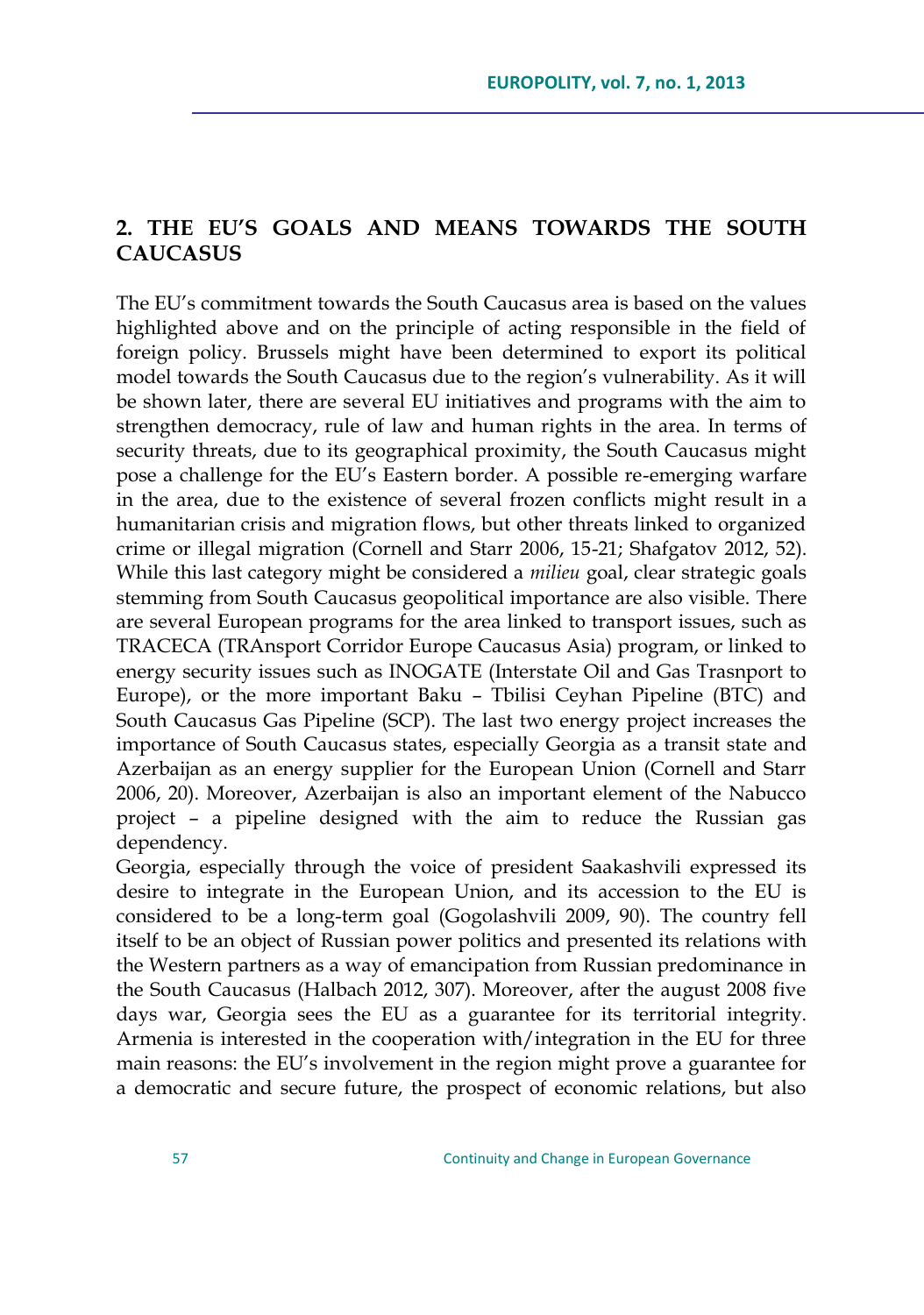due to the fact that the Armenians believe they are part of European civilization (Mkrtchyan 2009, 14-18). But on the other hand, Azerbaijan focuses more on pragmatic and strategic interests, thus seeing the EU rather as a market for its natural resources. In a 2006 interview, Ilhan Alyev, the president of Azerbaijan said that Baku will not beg for favours from the EU, and the EU needs Azerbaijan as much as Azerbaijan needs the EU (Huseynov 2009, 71). To sum up, it can be said that the three South Caucasus countries were looking for a closer approximation with the EU.

In the beginning of the 1990s the EC/EU paid little attention to the South Caucasus due to the fact that the region was geographically too far away from the EU and its problems apparently hard to manage, while the EU was undergoing internal reforms and developments (Popescu 2012, 318). This situation changed, but not very much, in 1996 when the European Union signed Partnership and Cooperation Agreements (PCAs) with Armenia, Azerbaijan and Georgia, agreements which came into force in 1999. Briefly, the aims of those PCAs were to provide cooperation between the EU and the three South Caucasus Countries by developing political relations, by promoting the respect for the democratic principles, the rule of law, human rights and transition to a market economy and by providing trade relations between the parties as well as legal, social, economic, financial, scientific, civil and cultural relationships and partnerships<sup>1</sup>. Another program which incorporated the South Caucasus Countries was the "Technical Assistance to the Commonwealth of Independent States (TACIS)", a foreign and technical assistance program implemented by the European Commission in order to help members of the Commonwealth of Independent States, in their transition to democratic market oriented economies<sup>2</sup>. However, despite those aspects it could be said that EU"s interest for the area was still low.

One step forward was made in 2003 when the European Commission published the considerations on a "Wider Europe Neighbourhood". In the document it was mentioned that "*The EU has a duty, not only towards its citizens* 

<sup>2</sup> TACIS program 2000 – 2006 , available at

<sup>1</sup> For further details see on the PCA provisions see *European Union External Action Service* [http://eeas.europa.eu/eastern/index\\_en.htm](http://eeas.europa.eu/eastern/index_en.htm) , accessed on 28.02.2013.

[http://europa.eu/legislation\\_summaries/external\\_relations/relations\\_with\\_third\\_countries/east](http://europa.eu/legislation_summaries/external_relations/relations_with_third_countries/eastern_europe_and_central_asia/r17003_en.htm) [ern\\_europe\\_and\\_central\\_asia/r17003\\_en.htm](http://europa.eu/legislation_summaries/external_relations/relations_with_third_countries/eastern_europe_and_central_asia/r17003_en.htm) accessed 28.02.2013.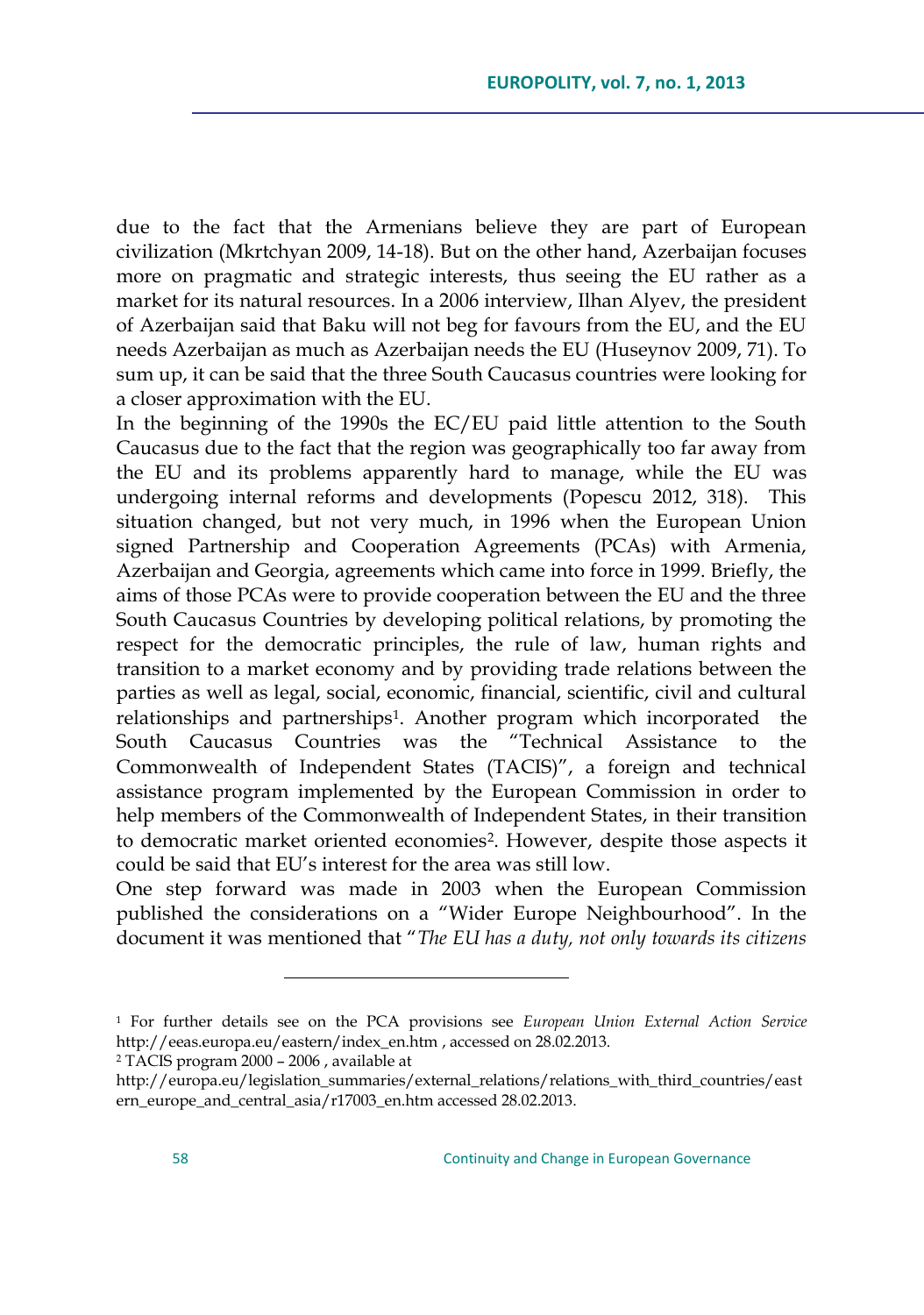*and those of the new member states, but also towards its present and future neighbours to ensure continuing social cohesion and economic dynamism*" (European Commission 2003, 3)*.* However, the three South Caucasus states were not mentioned in this document, but in the EU"s security strategy adopted several months later it was mentioned that:*"We should now take a stronger and more active interest in the problems of the Southern Caucasus, which will in due course also be a neighbouring region"*(European Council 2003, 8). Also, at the institutional level the emergence of the EU"s Special Representative for the South Caucasus increased the interest for the region. Its role was to help increase the EU"s position in the conflict settlements of Abkhazia, Nagorno Karabakh and South Ossetia. The 2004 "Rose Revolution" from Georgia also challenged the assumption that the Caucasus states were irreversibly stalled in the slough of post-Soviet fake democracy, corruption or outright authoritarianism (Popescu 2012, 320).

One year later, in May 2004 the South Caucasus states were officially included in the newly created European Neighbourhood Policy, aimed at stabilizing and democratizing the EU"s Southern and Eastern neighbours (European Commission 2004). As a consequence of this event, Armenia, Azerbaijan and Georgia have signed ENP Action Plans with the EU which are long term reform agenda with several priority areas ranging from the strengthening democracy, rule of law, human rights, market economy to conflict resolution<sup>1</sup> . The ENP's objective is to share the benefits of EU's enlargement with neighbouring countries in strengthening stability, security, and well-being for all concerned. It is designed to prevent the emergence of new dividing lines between the enlarged EU and the neighbouring countries around the Union, and to offer these states the chance to participate in various EU activities, through greater political, security, economic, and cultural cooperation (European Commission 2004, 1-2).

It is important to mention that the ENP Action Plans between the EU and the South Caucasus states are based on the principle of *positive conditionality.* According to Tocci (2007, 11) positive conditionality *entails the promise of a* 

<sup>1</sup> For a comparative analysis of the three ENP AP see "Analysis of European Neighbourhood Policy (ENP Action Plans for South Caucasus: Armenia, Azerbaijan and Georgia)" available at [http://pdc.ceu.hu/archive/00003063/01/Analyses\\_of\\_European\\_Neghbourhood\\_Policy.pdf](http://pdc.ceu.hu/archive/00003063/01/Analyses_of_European_Neghbourhood_Policy.pdf) accessed on 28.02.2013.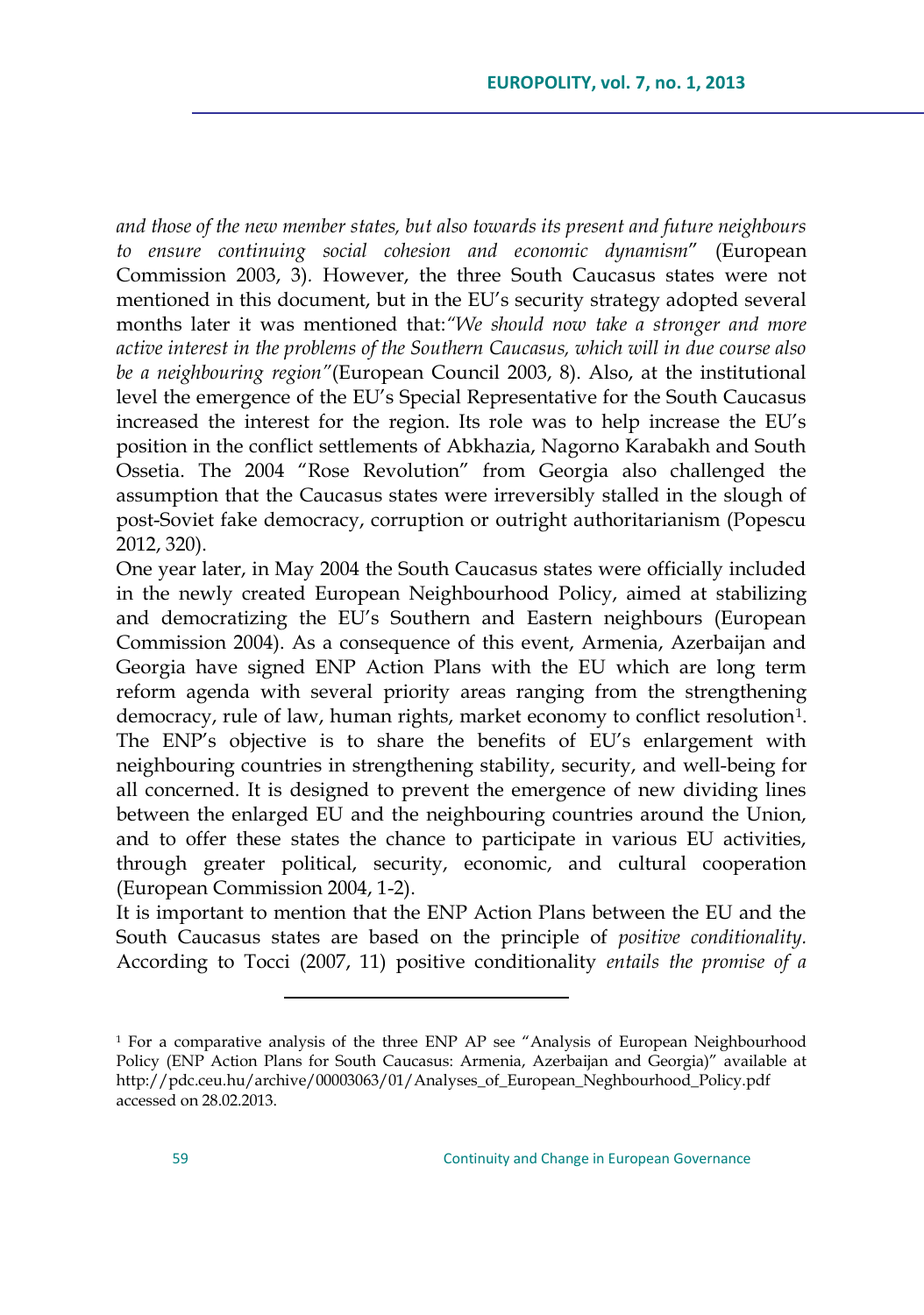*benefit, in return for the fulfilment of a predetermined condition. Both the promise and the obligation are specified in the contract. It is most frequently used in the delivery of economic assistance, as well as within the context of EU accession.* As the ENP 2004 Strategy Paper mentions, progress will be monitored and the Commission will periodically report on the progress accomplished. On the basis of this evaluation, the EU, together with partner countries, will review the content of the Action Plans and decide on their adaptation and renewal (European Commission 2004, 3). In February 2008, the EU launched the Black Sea Synergy (BSS), a complementary policy for the ENP. The purpose of the BSS is the development of cooperation within the Black Sea region and also between the region as a whole and the EU. The BSS aims at: stimulating democratic and economic reforms, supporting stability in the area, encouraging the peaceful resolution of conflict in the region, but also addresses several other domains such as transport, energy security and environment (European Commission 2007).

The Eastern Partnership (EaP) completes the EU"s foreign policy towards Eastern Europe and Southern Caucasus countries as a specific Eastern dimension of the European Neighbourhood Policy (ENP). Launched in May 2009 at the Prague Summit, the EaP fosters the necessary conditions to accelerate political association and further economic integration between the European Union and Armenia, Azerbaijan, Belarus, Georgia, Moldova and Ukraine. This new policy would imply new Association Agreements including also a Deep and Comprehensive Free Trade Area (DCFTA) among the EU and the EaP members, and it would also allow for an easier travel to the EU through the visa liberalization process. The Partnership will also promote democracy and good governance, strengthen energy security, promote sector reform and environment protection, encourage people to people contacts, support economic and social development and offer additional funding for projects to reduce socio-economic imbalances and increase stability (European Council 2009). The policy has both a bilateral track and a multilateral track focusing on four thematic platforms: Democracy, good governance and stability; Economic integration and convergence with the EU policies; Energy Security and Contacts between people. Moreover, the EaP is a policy based on a differentiated approach with each partner, it has increased funding and it establishes stronger channels of communication through the launching of Summits at a higher political level which represents also the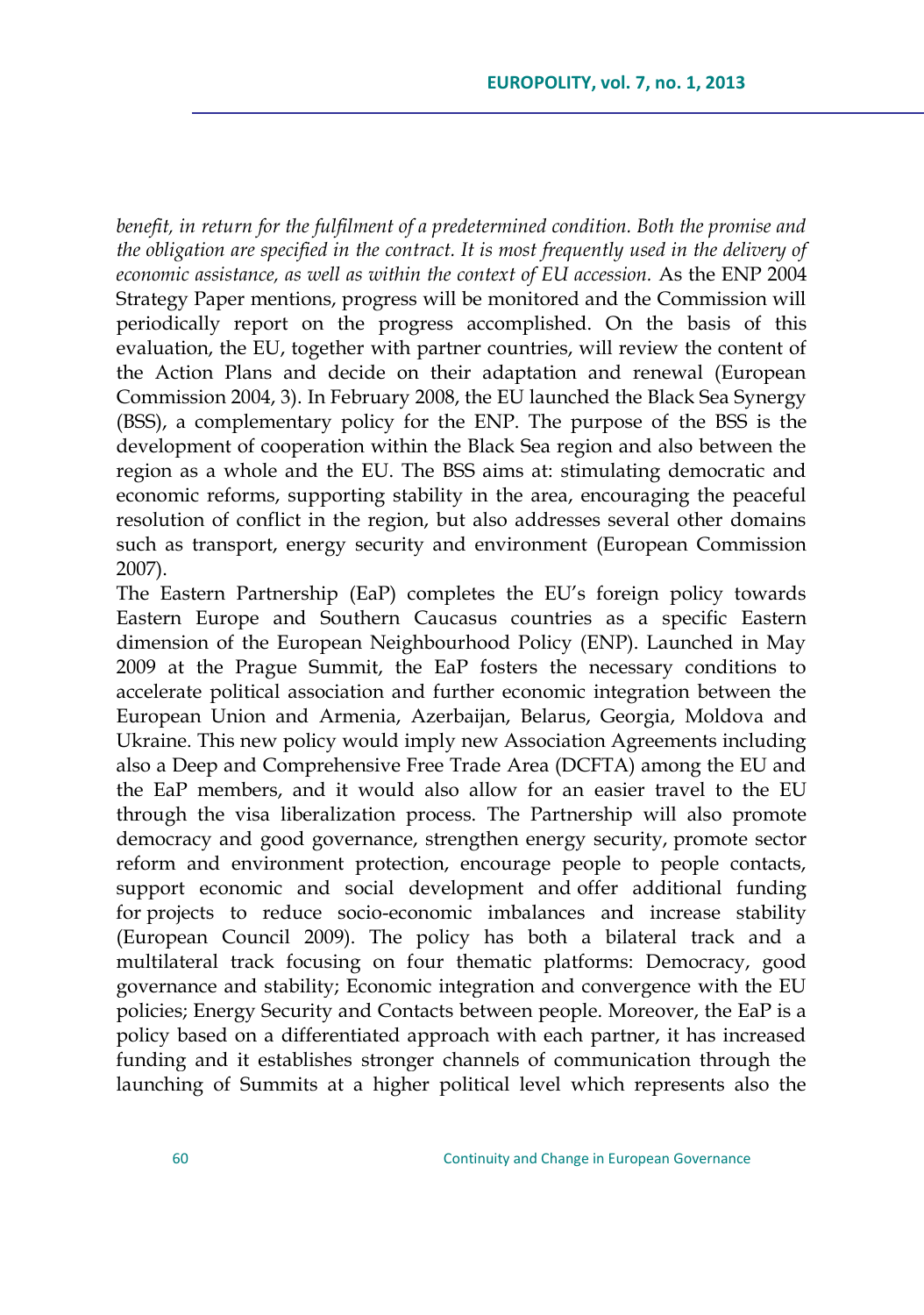beginning of a "socialization process" among the partners (Tsantoulis 2009, 3). The EaP also comes with a Comprehensive Institution Building (CIB) initiative designed to help partner countries strengthen the capacities of key institutions involved in preparing, negotiating and implementing the new Association Agreements with the EU, the creation of free trade areas and the management of enhanced mobility opportunities in a secure environment. It also establishes a Civil Society Forum with the aim of promoting contacts among civil society organizations within EaP countries and it facilitates their dialogue with public authorities. The ENP type of conditionality principle is maintained here as well, meaning that the level of the partnership's strength will continue to depend on the progress made by the partners in their reform and modernization efforts. It can be said that the EaP has stronger incentives such as the prospect of integration in the European economy and visa free travel in the EU for the citizens of the EaP states.

In conclusion, as highlighted above, in terms of EU"s goals towards the South Caucasus, it is hard to distinguish between *milieu* and strategic goals, and it is not wrong to say that the Union might pursue possession goals through normative means. Despite the nature of the ENP which focuses on the EU"s core norm promotion both the BSS and the EaP tackles clear strategic interests such as energy security. Nevertheless, the means seems to be rather normative due to the fact that they rely on persuasion and positive conditionality and not on coercion, the intention to spread universal norms underlined in international documents such as the UN Charter, or human rights conventions, and due to the three South Caucasus countries' desire to associate with the EU. However, returning to the initial definition of the normative foreign policy, the fact that Brussels' goals are unclear raises a serious problem for the EU's capacity to act in a normative way towards the South Caucasus area.

## **3. THE NORMATIVE IMPACT: REFORMS AT A LOW PACE**

A normative foreign policy must have a normative and intended impact, meaning that the European Union"s actions must cause several normative changes in the South Caucasus countries. As the ENP 2011 progress report mentions, *despite many achievements, the limited progress and, in some countries, regression in democracy, the rule of law and human rights remains a challenge which*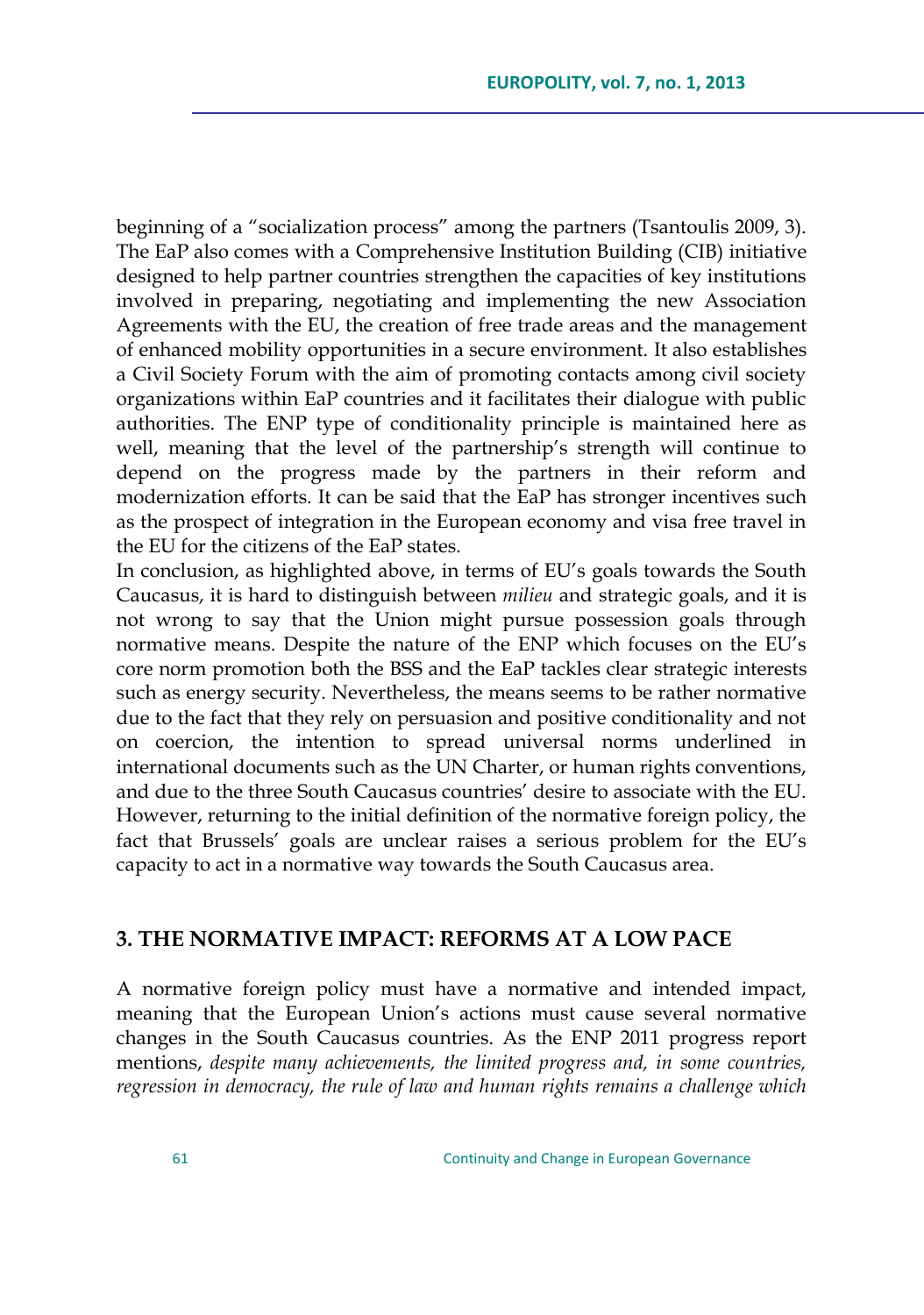*must be faced in the years ahead* (European Commission 2012a, 1). This means that the EU has several limits in promoting its set of norms in the three countries and the three countries do not fully embrace the Union"s political standards.

According to the European Commission documents, Armenia has several problems related to the EU democratic standards. For example, the corruption is one of the country"s biggest problems, Transparency International 2011 report ranking Armenia on 129th place out of 183 in the Corruption Perception Index of 2011. Other problems are related to poverty, the freedom of expression and media, the judiciary system, labour rights, children rights (European Commission 2012b). Azerbaijan has problems related to democracy and human rights, such as freedom of assembly, gender equality of property rights or the independence of the judicial system. There is also a concern related to the freedom of the press, and also corruption is a major problem. However, despite those aspects made progress towards achieving the economic objectives of the ENP Action Plan (European Commission 2012c). In Georgia, there is a concern related to the freedom of expression and media due to the lack of media independence, the limitations on TV broadcasting and the continuation of lawsuits for insult and defamation. Also ethnic minorities remain poorly represented in state administration and Georgia has not signed yet the European Charter for Regional or Minority Languages. Additionally, there is an increasing concern that property rights are not being fully respected (European Commission 2012d). A representative document describing the internal aspect of those three countries and their approximation towards democracy, rule of law and respect for human rights is the Freedom House *Nations in Transit* 2012 report. According to this document, Azerbaijan is considered a consolidated authoritarian regime, Armenia a semi – consolidated authoritarian regime and Georgia a Transitional or Hybrid regime (Freedom House 2012). None of the three countries is considered a democracy and not even a semi consolidated democracy.

On the other hand, all the three countries made significant progress in the economic field, and more than that Armenia and Georgia launched with the EU negotiations on the Deep and Comprehensive Free Trade Area (European Commission 2012b, 9-10 ; European Commission 2012d, 11-13).Azerbaijan on the other hand, despite the progress made could not launch such negotiations due to the fact that the country is not a World Trade Organizations member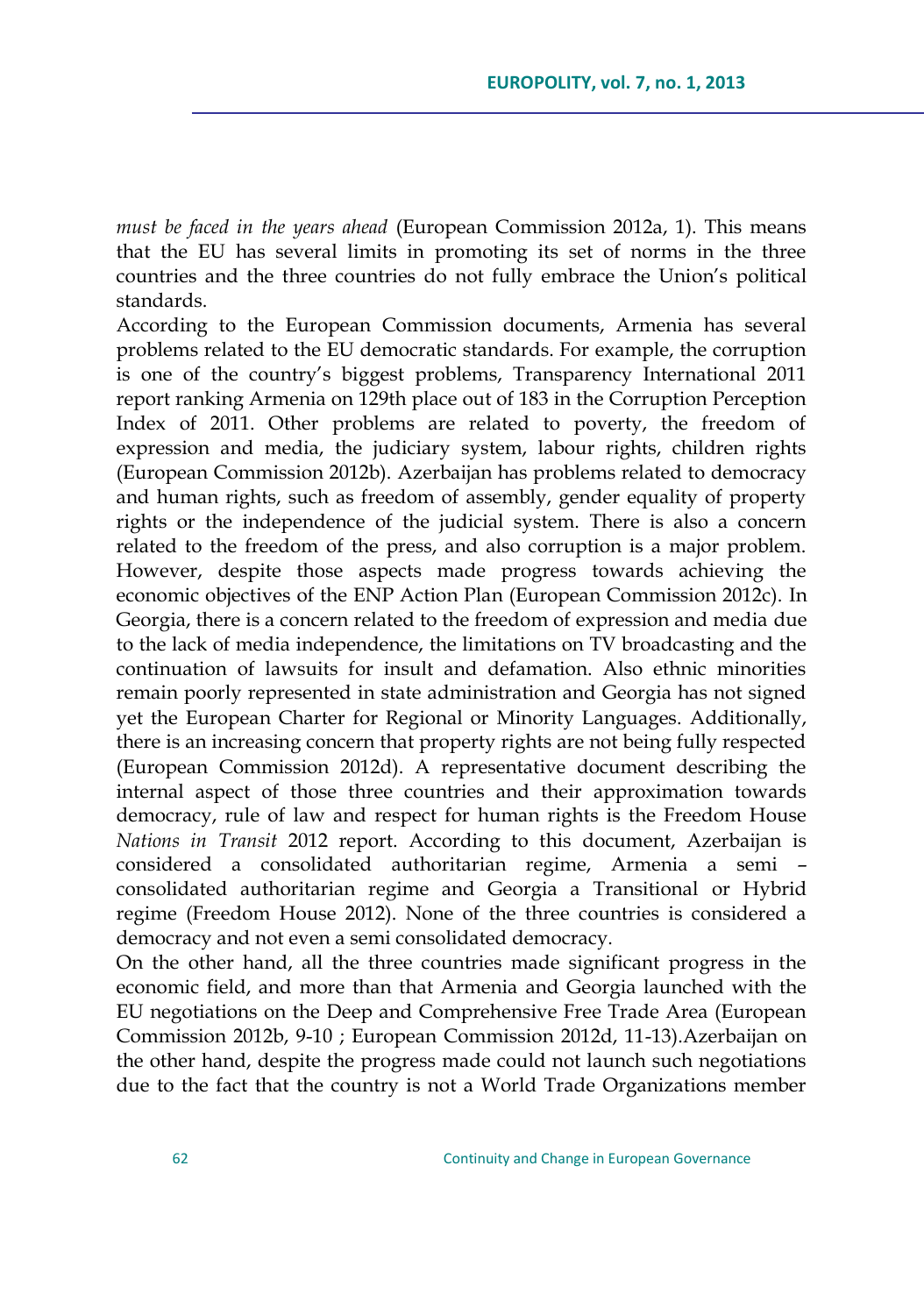yet, which is a precondition for the DCFTA negotiation (European Commission 2012c, 9-11). However, this aspect reflects rather a pragmatic and selective approach towards the approximation with the EU *acquis* and not a fully acceptance of European standards.

## **4. CONDITIONING FACTORS**

As Tocci mentions, three types of conditioning factors such as the internal political context, the internal capability and the external environment have an impact on one actor's normative foreign policy.

#### *a) Internal context*

There is a clear EU demand to bind the three South Caucasus countries implementing reforms in order to strengthen democracy, rule of law, market economy and human rights. On the one hand, clear normative goals stemming from the philosophy of the EU"s Neighbourhood Policy and the idea of sharing European prosperity and creating a "ring of friends" in the neighbourhood (European Commission 2004, 3), but on the other hand possession interests are also visible. Because of its dependence on Russian energy, especially gas imports and due to Kremlin's foreign policy conduct and the several gas crisis, who reached a peak in 2009, Brussels is determined to look for energy alternatives in order to decrease its dependence on Russian resources (Green Paper 2000, Green Paper 2006). Moreover, the EU Security Strategy considers energy supply as a security issue which must be dealt with inside the CFSP (European Council 2003). Thus the South Caucasus, but especially Azerbaijan as an energy supplier and Georgia as a transit state are important to several EU projects such as the Southern Gas Corridor or the Nabucco pipeline.

### *b) Internal capability*

In terms of internal capability, Brussels" policy towards the area has several shortcomings which might affect the EU"s norm promotion in the area. For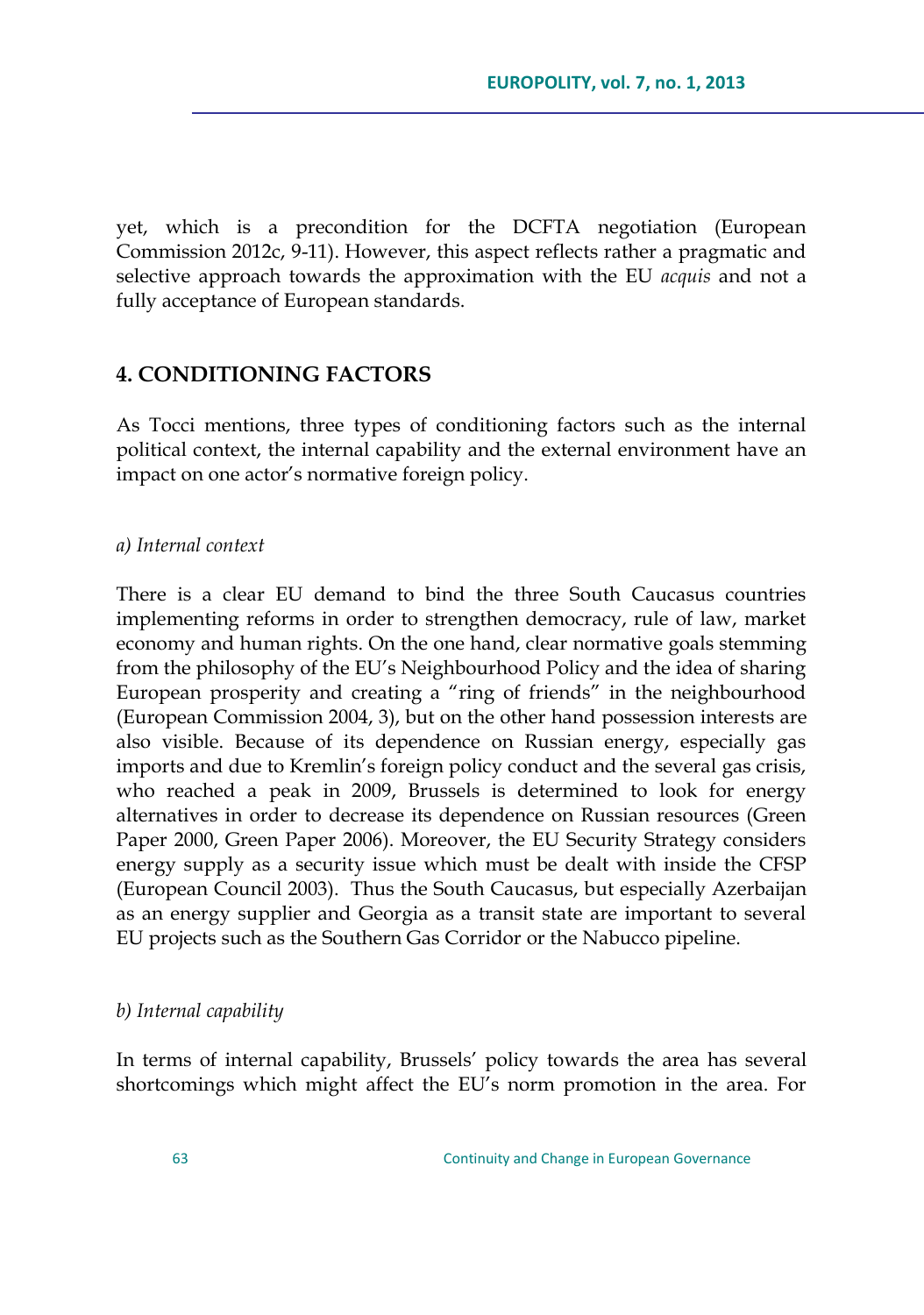example, the Black Sea Synergy is not based on a differentiated approach with each partner and this is a challenge for its future success in the area. Armenia and Azerbaijan have little sense of belonging to the Black Sea region and Georgia portray itself as a country with more democracy and closer proximity to the EU and the fact that it is put in the same basket with its South Caucasus neighbours is an impediment for its European ambitions (Huseynov 2009, 55). While the EaP has greater incentives and a differentiated approach, enlargement has never been part of its purpose (European Commision 2004; European Council 2009). Thus the term "partnership" to some degree is misguiding, due to the fact that normally it should imply a relation of equality among its members. This is not the case of the Eastern Partnership, where the EaP states have to adopt the *acquis communautaire* but without the membership perspective.

Also, the EU documents speak about "approximation" towards the EU *acquis*, and not alignment to the *acquis* which reflects the fact that the South Caucasus countries don"t have the same status as the Central and East European states before integration in the EU. Vachudova for example, argues that that the greater the benefits of membership, the greater the potential political will to satisfy importunate membership requirements on the part of a future membership (Vachudova 2005). Moreover, in their study about the EU"s transformative power, Gawrich, Melnykovska and Schweickert (2009) identify three stages of "Europeanization": *Membership Europeanization* in which the incentives are for example the avoidance of penalties by the EU Court of Justice and the result is a continuous political change deeply rooted; *Accession Europeanization* – in which the incentives are represented by the prospect of integration in the EU and the result is a rapid political change with extensive effects; and *Neighbourhood Europeanization* – in which the incentives are represented by a closer cooperation with the EU and an illusion of integration and the result is given by a continuous political change but superficial. In the case of the ENP states there is no clear prospect of a future integration in the European Union, which might determine the political leaders within those states to adopt a relaxed implementation of EU standards.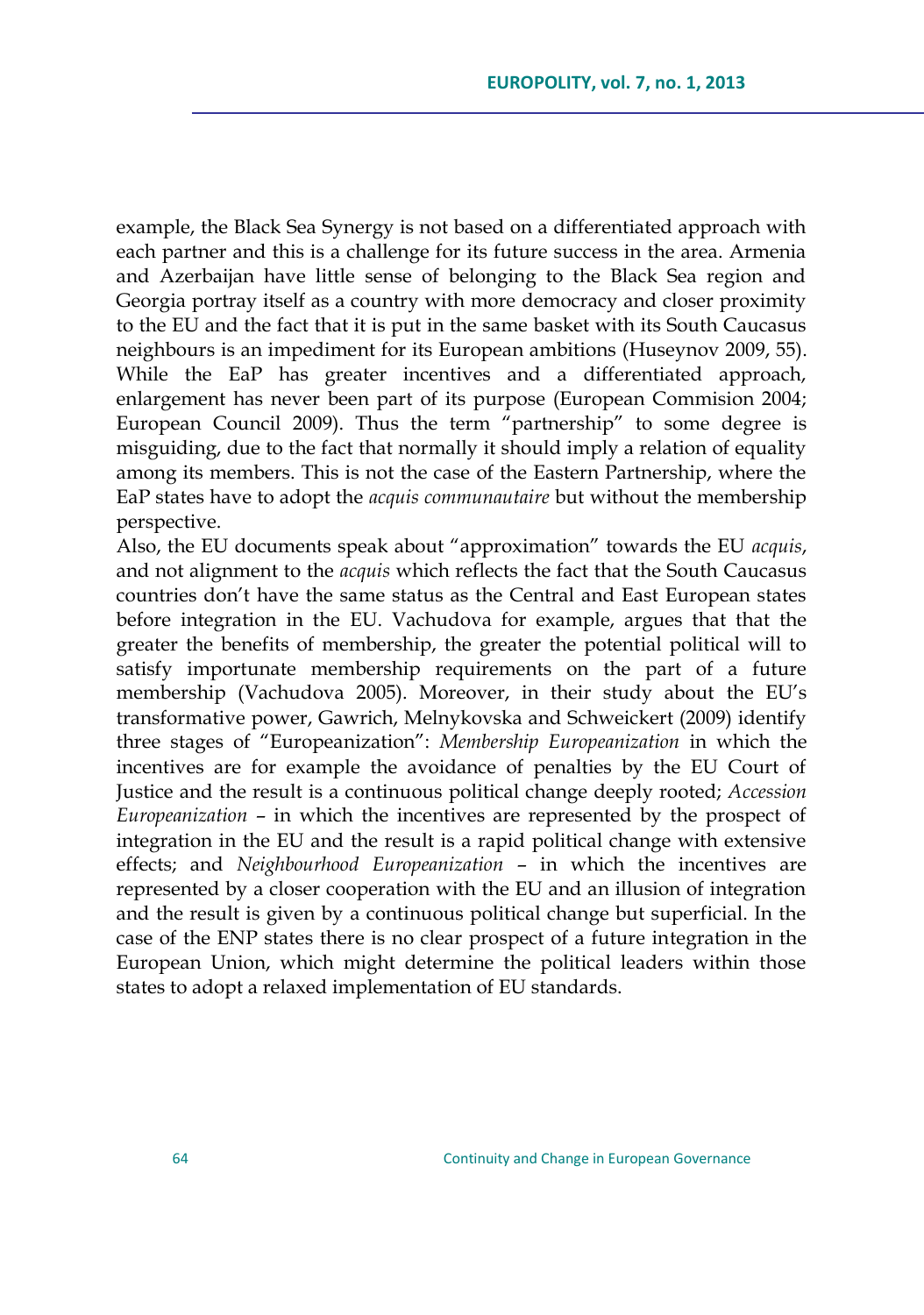### *c) External environment*

One last conditioning factor which might underlie the conduct of a normative foreign policy is the external environment.

Armenia, one the one hand seeks closer ties with the European Union in order to surpass its political isolation, but it is also highly dependent on Russia, both economically and militarily. Because of the frozen conflict of Nagorno Karabakh and the rocky relation with Turkey, Armenia has closed borders with those two countries. Moreover, due to the relation between the parties, Azerbaijan has acted to exclude Armenia from a number of important regional projects, such as the Baku-Tbilisi-Erzurum gas pipeline, the Baku-Supsa oil pipeline and the planned Nabucco gas pipeline (Mkrtkyan 2009, 32).

Due to this isolation, Armenia seeks a greater cooperation with the European Union and the West in general. But on the other hand, Yerevan has a solid relation with Moscow in both economic and military terms. Firstly, Armenia is highly dependent on its economic relation with Russia. For example, telecommunication companies, the banking system, energy plants and gas suppliers, the metal industry, and the railway system are under Russian control (Mkrtkyan 2009, 25). Moreover, in October 2011, an agreement between the parties, in order to create a free trade area within the Commonwealth of the Independent States has been signed, and one year later, in October of 2012 a Long – Term economic cooperation program until 2020 between the Republic of Armenia and the Russian Federation was adopted<sup>1</sup>. Secondly, due to the Nagorno Karabakh conflict, Armenia depends on Russian military support. The country is a founding member of the Collective Security Treaty Organization (CSTO). This organization includes Armenia, Belarus, Kazakhstan, Kyrgystan, Russia, Tajikistan and Uzbekistan and similar to NATO"s Article V, it has security guarantees to its members against external threats. Judging by this aspect, Russia is a security guarantor for Armenia. So, due to those aspects Armenia should carefully look at its bilateral relation with Russia when negotiating with the European Union.

<sup>1</sup> Armenian Ministry of Foreign Affairs, "Bilateral Relations with Russia", available at <http://www.mfa.am/en/country-by-country/ru/> accessed on 03.03.2013.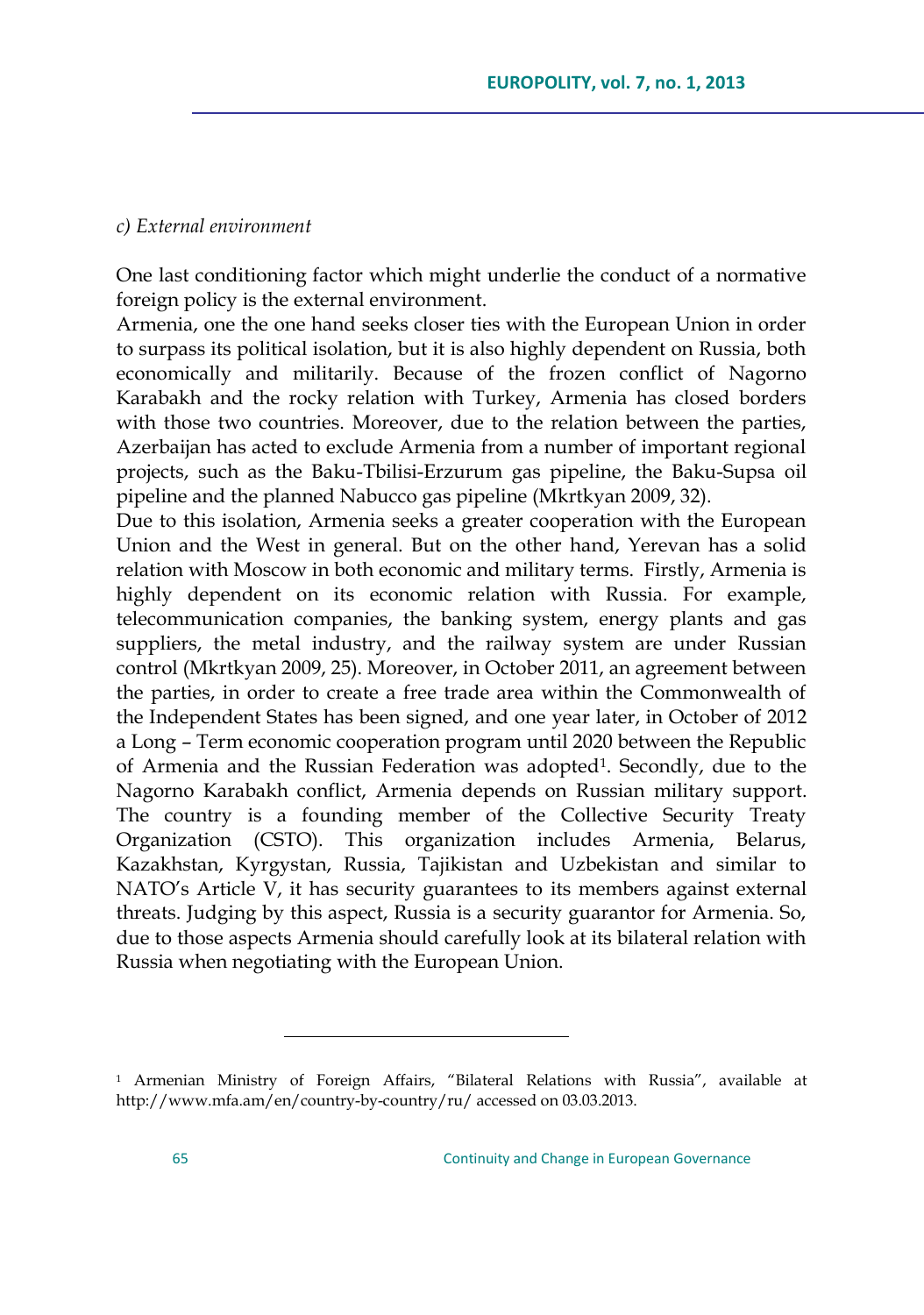Due to its large amount of energy resources, Azerbaijan has been able to pursue a much more independent foreign policy, acting according to a principle of a "balanced foreign policy" (Nuriyev 2007, 7; Makili - Aliyev 2013, 3, Rafgatov 2012, 54). Moreover, the Western interest in the region for the sake of energy security is portrayed as conflicting with the ambition to build democracy in these states (Cornell and Starr 2006, 21). Since the 1990s, Azerbaijan has aspired towards a greater cooperation with the European Community and later the EU in order to promote the country's independence and security and to offset the Russian influence in the region. The country is surrounded by three big players in the international relations, Russia (which is Armenia"s ally), Turkey, Iran (the home of two thirds of Azeri population and a competitor for Azerbaijan for access to Caspian deposits), and also a hostile Armenia. However, Baku decision makers try to avoid antagonizing Russia, mainly for two reasons. The decision makers from Baku believe that by doing so, Russia would introduce a visa regime for almost one million Azeri who work in that country, as it did for Georgia in 2006 and thus further complicating the state's internal situation by massively raising unemployment and much worse it could further lead to an increased Russian support for Armenia on the issue of Nagorno-Karabach (Huseynov 2009, 62-63). Baku is mostly interested in securing a position in the European energy market, and is also interested in the presence of the EU and the US in the region in order to keep the stability in the area, but is less interested in a possible integration in the European Union (Nichol 2013, 46).

Georgia on the other hand, is in a different position than the other two South Caucasus states. Georgia"s foreign policy has two primary goals (Kogolashvili 2011, 193). First, is to permanently leave Russia"s sphere of influence; second, to integrate with the West. On the long term, according to experts, European integration is a way for Georgia to reach political, economic and social stability and prosperity. Georgia sees Russia as the main threat to its security and territorial integrity. Moscow has supported the separatist ambitions of Abkhazia and South Ossetia, and as a result of the 2008 war it recognized the independence of the two regions. As revealed by the then-President Medvedev in 2011, Russia's actions in 2008 were primarily designed to curtail NATO's ambitions to expand into the South Caucasus (Snetkov 2013). Due to this aspect, the country wants to present itself to the Westerns as a regional pioneer for democratic, economic and institutional reforms, and as a transportation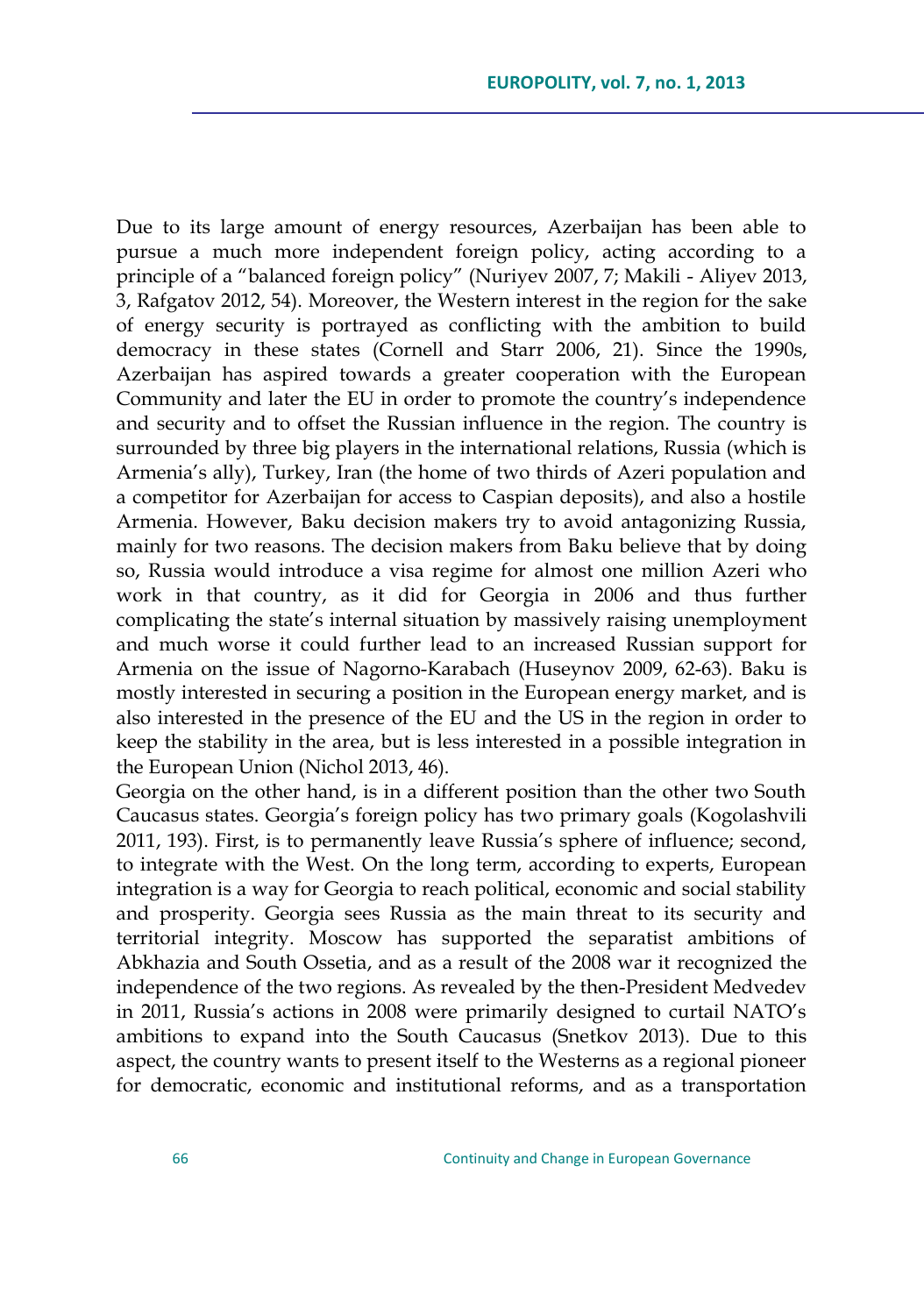link between Europe and the hydrocarbons-rich Caspian Sea and Central Asia (Kogolashvili 2011, 193). But after the October 2012 elections preferences towards Russia have risen, and the new prime minister seeks to "reconcile" with the Northern Neighbour<sup>1</sup> .

Briefly, this is the geopolitical profile of the three South Caucasus countries, and this, according to Tocci"s theory might have an impact on the EU"s attempt to spread its set of norms in the area. But when speaking about the geopolitical situation, the frozen conflicts within the area and the EU"s position should also be examined. Starting with the Nagorno Karabakh it has to be said that the EU has a weak approach on this conflict, lacking a clear strategy. As it is highlighted in the official documents the European Union lacks a clear strategy for the Nagorno Karabakh. For example, in the Azerbaijan Country Strategy Paper it is said that: *If the Nagorno-Karabakh conflict is settled within the timeframe of the present CSP* country strategy paper*, the EC will provide further specific assistance to help consolidate the settlement… Under the appropriate financial instrument, the EC could also provide support for confidence-building initiatives in the South Caucasus region* (European Commission 2006a, 7). In the Armenia Country Strategy Paper it is mentioned that: *Depending on developments regarding the peaceful settlement of the conflict over Nagorno Karabagh, the EC will provide specific assistance related to all aspects of peaceful conflict settlement and settlement consolidation* (European Commission 2006b, 14). This is more a "wait and see" approach towards the conflict (Huseynov 2009, 78) which highlights the fact that the EU is not prepared to assume a more active role in the peace process, unless a political agreement is reached. Another hot dossier for the South Caucasus is the situation of Abkhazia and South Ossetia. Despite the fact that the EU has a policy of non recognition for the two entities, no further steps on solving the conflicts have been made. Besides maintaining stability on the ground around the conflict zones, through the European Union Monitoring Mission, the EU lacks other clear and sustainable policy goals. The conflicts have become less and less of a priority for member states, which do not want to hamper their bilateral relations with Russia because of the conflicts in Georgia<sup>2</sup> .

<sup>1</sup> *The Economist*, "Bidzina Ivanishvili: Popular only at home", March 5, 2013.

<sup>2</sup> European Council of Foreign Relations (2012), "Resolution of the Abkhazia and South Ossetia dispute", available at <http://ecfr.eu/scorecard/2012/wider/51> accessed on 13.03.2013.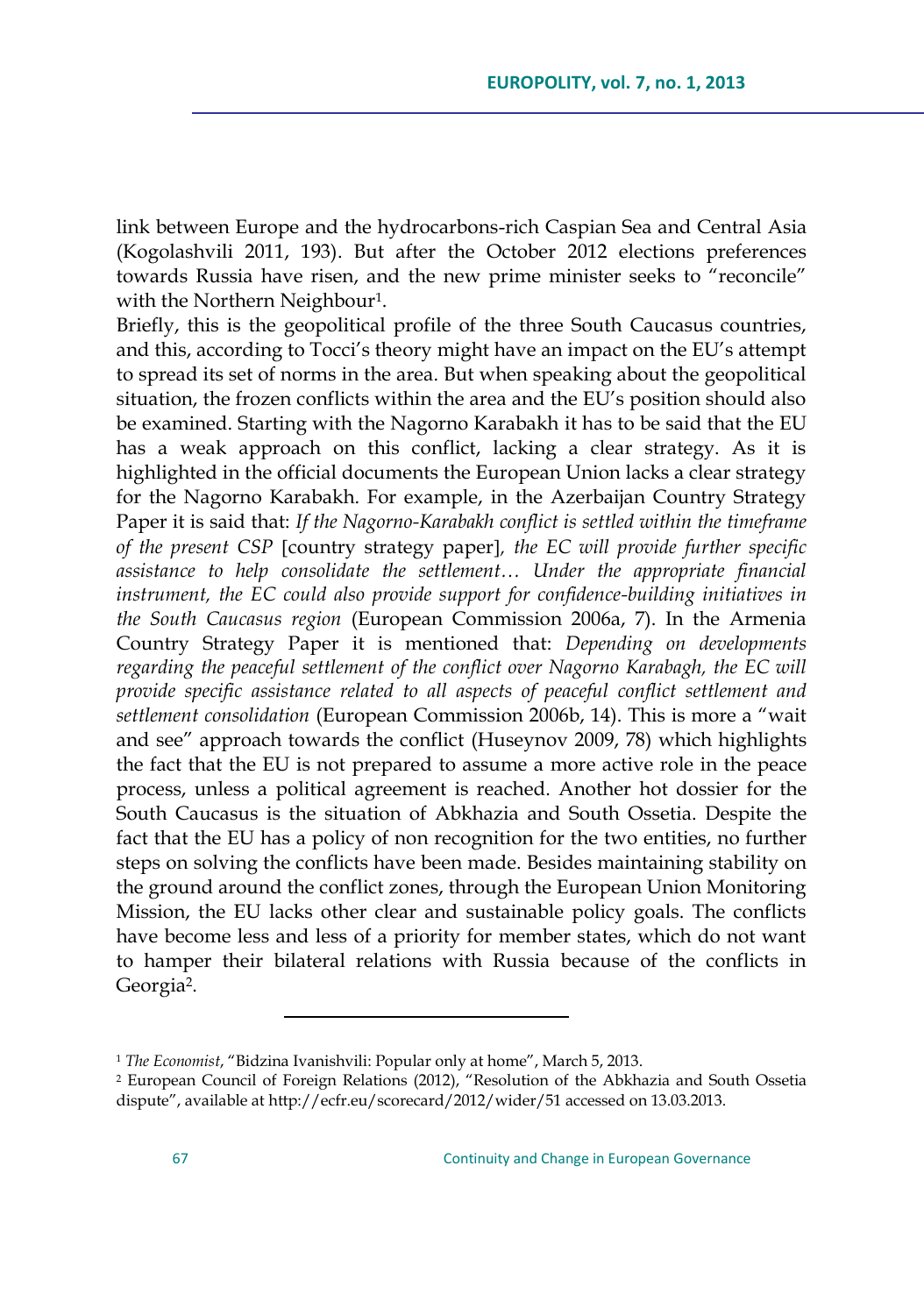Armenia is the poorest country in the South Caucasus, and it relies on foreign aid. But on the other hand, if the EU"s presses to hard it might be possible that the country will redirect its policy towards the Russian economic project of Eurasian Union<sup>1</sup> . This project aims at creating a stronger and mutuallybeneficial, regional institutional arrangements with key regional economic players such as Ukraine or Kazakhstan (until now Russia has failed to successfully integrate Ukraine into its regional institutional arrangements) and its closest allies, such as Belarus and Armenia (Snetkov 2013). Azerbaijan on the other hand, being the most pragmatic player seems to remain faithful to its balanced foreign policy, and despite the fact that Georgia seems to be committed to the EU reforms, on the long run the foreign policy conduct of the country remains unclear.

## **5. CONCLUSIONS**

As it has been shown, the South Caucasus area became a priority for the EU in 2004, when the three countries were included in the ENP. In terms of goals, the EU pursues on the one hand normative/milieu goals, stemming from its nature of a *sui generis* state, acting responsible in the International Relations and willing to share its political and economical model with third states, and on the other hand clear strategic goals, especially when it comes to energy security. In terms of means the EU has adopted normative means based on persuasion and the principle of volunteering. In terms of normative impact, despite a relative progress, all three countries have problems related to democratization, human rights and even rule of law. As it has been shown, the EU"s normative power has several limitations, due to the internal context in which the EU goals have been shaped, due to the ambiguity of the EU programs addressed to the area which lacks the perspective of a future integration within the EU, and due to the external environment within the South Caucasus, such as the countries foreign policy orientations, or Russia"s presence in the area, makes the three countries not to be fully committed in

<sup>1</sup> For further details on the project of the Eurasian Union see *Stratfor*, " Russia"s Customs Union to Eurasian Union: An Evolution", July 24 2012.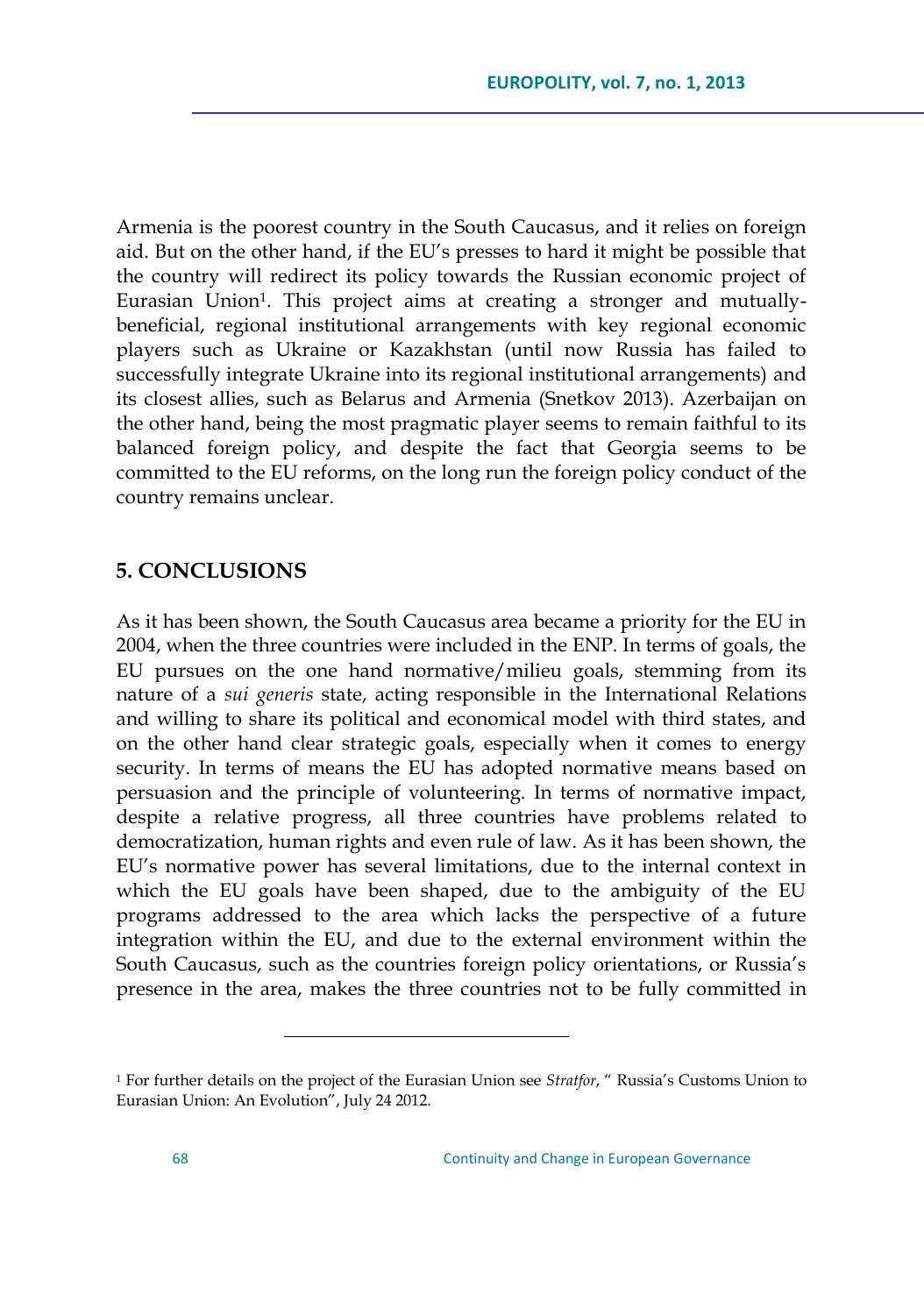terms of EU reforms implementation. Also the EU"s weak approach towards the frozen conflicts within the area affects its credibility. Thus, it can be concluded that for the moment the EU is unable to fully persuade Armenia, Azerbaijan and Georgia implementing its set of core norms.

### **LIST OF REFERENCES**

- Aliyev-Makili, Kamal. 2013. "Azerbaijan Foreign Policy between East and West…" *IAI Working Papers 13(5)*, available a[t http://www.iai.it/pdf/DocIAI/iaiwp1305.pdf](http://www.iai.it/pdf/DocIAI/iaiwp1305.pdf) accessed on 09.03.2013.
- Cornell, Svante and Frederich Starr. 2006. *The Caucasus: A Challenge for Europe,* Central Asia-Caucasus Institute Silk Road Studies Program, Uppsala.
- Gawrich, Andrea, Inna Melnykovska and Rainer Schweickert. 2009. "Neighborhood Europeanization through ENP: Case of Ukraine", *KFG Working Paper No. 3* available at [http://www.polsoz.fu](http://www.polsoz.fu-berlin.de/en/v/transformeurope/publications/working_paper/WP_03_August_Melnykovska_Gawrich_Schweickert.pdf)[berlin.de/en/v/transformeurope/publications/working\\_paper/WP\\_03\\_August\\_Melnyk](http://www.polsoz.fu-berlin.de/en/v/transformeurope/publications/working_paper/WP_03_August_Melnykovska_Gawrich_Schweickert.pdf)
- [ovska\\_Gawrich\\_Schweickert.pdf](http://www.polsoz.fu-berlin.de/en/v/transformeurope/publications/working_paper/WP_03_August_Melnykovska_Gawrich_Schweickert.pdf) accessed on 09.03.2013. Gogolashvili, Kakha. 2009. "The EU and Georgia: The Choice is in the Context" in Mkrtchyan, Tigran, Tabib Huseynov and Kakha Gogolashvili. *The European Union and the South Caucasus: Three perspectives on the future of the European Project from the Caucasus,*  Bertelsmann Stiftung, pp. 90-128.
- Gogolashvili, Kakha. 2012. "In search of Georgia"s economic model" in *South Caucasus – 20 years of independence,* Friedrich Ebert Stiftung.
- Halbach, Uwe. 2012. "The European Union in the South Caucasus: Story of a hesitant approximation", in *South Caucasus – 20 years of independence,* Friedrich Ebert Stiftung.
- Huseyov, Tabib. 2009. "The EU and Azerbaijan: Destination Unclear" in Mkrtchyan, Tigran, Huseynov, Tabib, Gogolashvili, Kakha. *The European Union and the South Caucasus: Three perspectives on the future of the European Project from the Caucasus, Bertelsmann* Stiftung, pp.49-90.
- Leonard, Mark. 2005. "Why Europe Will Run the 21st Century", *Foreign Affairs* May/June, 2005.
- Manners, Ian. 2002. "Normative power Europe: a contradiction in terms?", *Journal of Common Market Studies 40(2)*, pp. 235-258.
- Manners, Ian. 2006. "Normative power Europe reconsidered: beyond the crossroads", *Journal of European Public Policy 13(2)*, pp. 182-199.
- Mkrtchyan, Tigran. 2009. "Armenia"s European Future" in Mkrtchyan, Tigran, Tabib Huseynov and Kakha Gogolashvili. *The European Union and the South Caucasus: Three perspectives on the future of the European Project from the Caucasus,* Bertelsmann Stifftung, pp. 14-48.
- Nuriyev, Ekhan. 2007. "EU policy in the South Caucasus: A view from Azerbaijan", CEPS Working Papers, No. 272.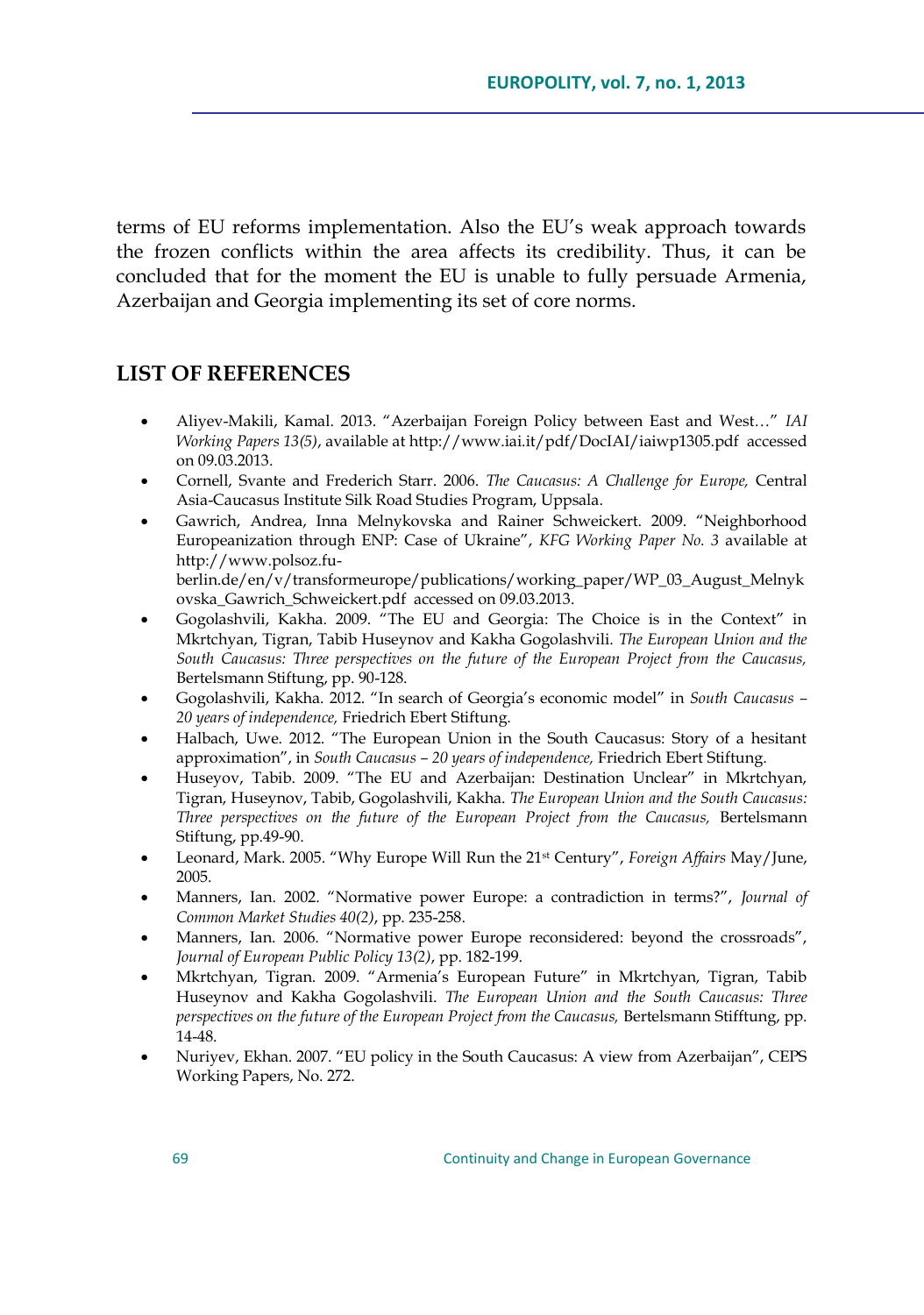- Nye, Joseph. 2004. *Soft Power: The Means to Success in World Politics,* Public Affairs, New York.
- Popescu, Nicu. 2012. "ENP and EaP: relevant for the South Caucasus?" in *South Caucasus – 20 years of independence,* Friedrich Ebert Stiftung.
- Punsmann, Burcu. 2012. "Turkey"s Interest and Strategies in the South Caucasus" in *South Caucasus – 20 years of independence,* Friedrich Ebert Stiftung.
- Shafgatov, Ramin. 2012. "What is the EU Looking for in the South Caucasus? Changing Institutional Cooperation Patterns of the EU"s Neighbourhood Policy", in Romaniuk, Scott Nicholas (editor). *Competing Power: Security in the Wider Black Sea Region*, Lambert Academic Publishing.
- Snetkov, Aglaya. 2013. "Russia in the Caucasus", *International Relations and Security Networl (ISN)*, available a[t http://www.isn.ethz.ch/isn/Digital-Library/Articles/Special-](http://www.isn.ethz.ch/isn/Digital-Library/Articles/Special-Feature/Detail/?lng=en&id=159737&tabid=1453527586&contextid774=159737&contextid775=159733)[Feature/Detail/?lng=en&id=159737&tabid=1453527586&contextid774=159737&contextid](http://www.isn.ethz.ch/isn/Digital-Library/Articles/Special-Feature/Detail/?lng=en&id=159737&tabid=1453527586&contextid774=159737&contextid775=159733) [775=159733](http://www.isn.ethz.ch/isn/Digital-Library/Articles/Special-Feature/Detail/?lng=en&id=159737&tabid=1453527586&contextid774=159737&contextid775=159733) accessed on 09.03.2013.
- Tocci, Nathalie. 2007. *The EU and Conflict Resolution: Promoting Peace in the Backyard*, Routledge.
- Tocci, Nathalie (editor). 2008. *Who is a Normative Foreign Policy Actor? The European Union and its Global Partners,* CEPS Brussels.
- Tsantoulis, Yannis. 2009. "Black Sea Synergy and Eastern Partnership: Different Centres of Gravity, Complementarity of Confusing Signals?" *International Center for Black Sea Studies, Policy Brief 12,* pp.1-9.
- Vachudova, Milada. 2005. *Europe Undivided: Democracy, Leverage, and Integration after Communism*, Oxford University Press.

#### Documents

- Caucasus Research Resource Center. 2011. *Knowledge and attitudes towards the EU in Georgia,* available at [http://www.crrc.ge/store/downloads/projects/EU\\_Report\\_FINAL\\_Jan25.2012\\_ENG.pd](http://www.crrc.ge/store/downloads/projects/EU_Report_FINAL_Jan25.2012_ENG.pdf) [f](http://www.crrc.ge/store/downloads/projects/EU_Report_FINAL_Jan25.2012_ENG.pdf) accessed on 07.03.2013.
- Council of the European Union. 2003. *A Secure Europe in a better world,* Brussels, available at

[http://www.consilium.europa.eu/uedocs/cms\\_data/librairie/PDF/QC7809568ENC.pdf](http://www.consilium.europa.eu/uedocs/cms_data/librairie/PDF/QC7809568ENC.pdf)  accessed on 01.03.2013.

- Council of the European Union. 2009. *Joint Declaration of the Prague Eastern Partnership Summit*, Brussels, available at [http://www.consilium.europa.eu/uedocs/cms\\_data/docs/pressdata/en/er/107589.pdf](http://www.consilium.europa.eu/uedocs/cms_data/docs/pressdata/en/er/107589.pdf%20accessed%20on%2004.03.2013)  [accessed on 04.03.2013.](http://www.consilium.europa.eu/uedocs/cms_data/docs/pressdata/en/er/107589.pdf%20accessed%20on%2004.03.2013)
- European Commission. 2003. *Wider Europe – Neighbourhood: A New Framework for Relations with our Eastern and Southern Neighbours*, Brussels available at [http://ec.europa.eu/world/enp/pdf/com03\\_104\\_en.pdf](http://ec.europa.eu/world/enp/pdf/com03_104_en.pdf) accessed on 02.03.2013.
- European Commission. 2004. *European Neighbourhood Policy Strategy Paper, Brussels,*  available at [http://ec.europa.eu/world/enp/pdf/strategy/strategy\\_paper\\_en.pdf](http://ec.europa.eu/world/enp/pdf/strategy/strategy_paper_en.pdf) accessed on 02.03.2013.